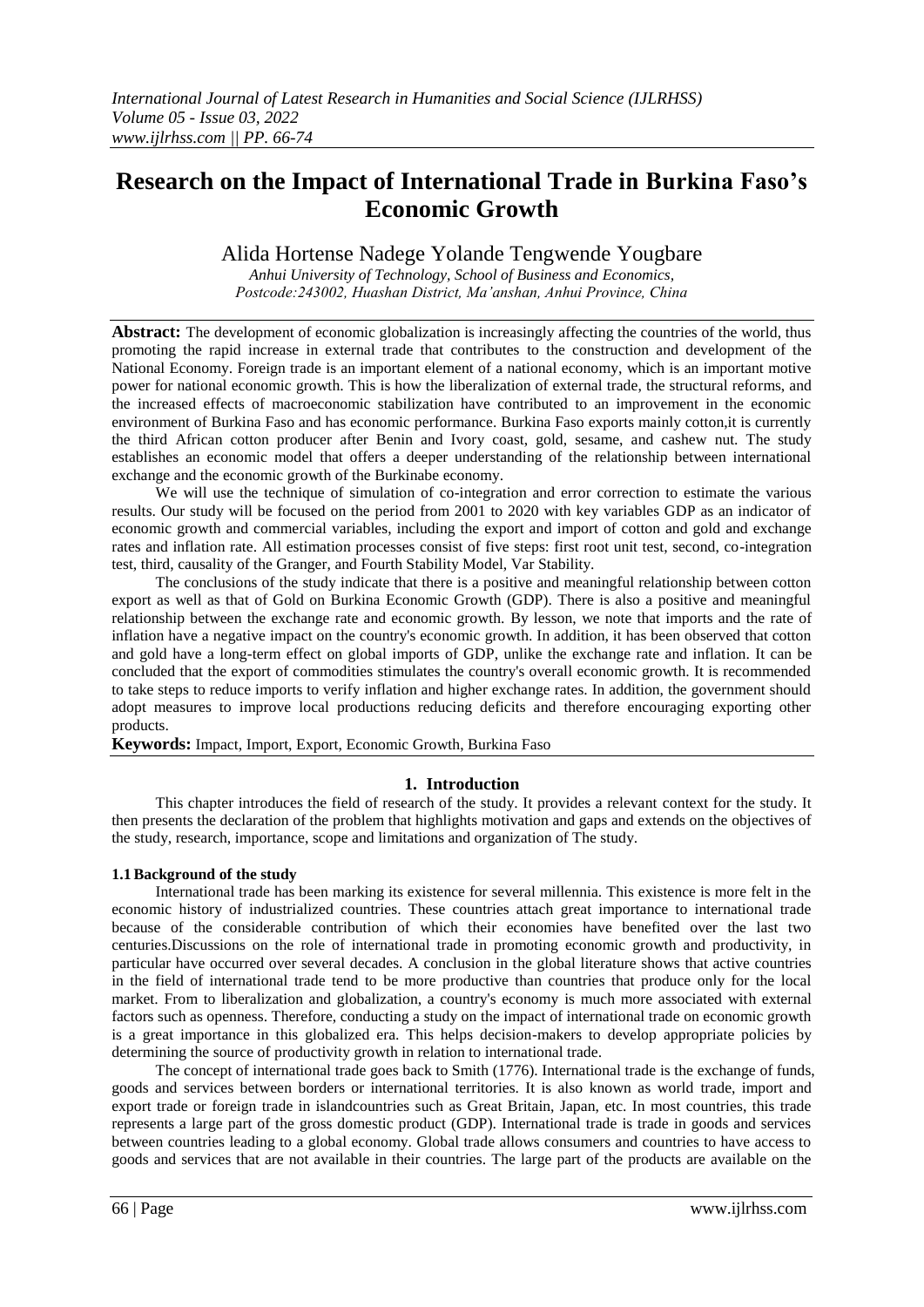#### *www.ijlrhss.com || PP. 66-74*

international market such as food, clothing, spare parts, oil, jewelry, wine, stocks, coins and water. Not to mention services such as: tourism, banks, advice and transport.

International trade consists mainly of importation, export and warehouse. The import trade refers to the purchase of goods by a country from another country or entry of foreign-country goods and services to the country of origin. For example, the main imports of Burkina are oil, medicine, rice, tourism car, electricity, while trade in exports refers to the sale of goods by a country to another country or exit of goods From countries abroad - for example, the best products exported from Burkina are: gold, cotton, seeds and oleaginous fruits, animals living for human consumption. However, trade between warehouse is also called re-export .It offers here for purchasing a country's property, and then sell them in another country after some treatment operations. All functions or concepts of international trade are based on the trade balance of a country.

International trade allows manufacturers and distributors to search for products, services and components produced in foreign countries. It also allows companies to acquire resources that are not available in their country of origin. In addition to providingconsumers with a variety of goods and services, international trade also increases income and employment. In recent years, interdependence among world-wide countries has grown due to the popularity of globalization.Economic growth indicates greater production. However, economic growth reflects a change of GDP. This is the process by which the productivity capacity of an economy is greater overtime to bring increasing levels of national production. Economic growth is measured by an increase in total production of the gross national product of a gross gross domestic product. Economic growth is one of the most important variables for the determination of force and a determinant of the level of employment in a country. Trade and globalization are important means of economic development of any country.

The majority of literature focused on developed countries economy like the United States, the EU, Japan and China (Brunei, Manni & Afzal, 2012, Dritsakis, 2014, Jordan, Shihab, Soufan & Abdul-Khaliq , 2014, Sun & Heshmat, 2015).

In Africa, many studies have been conducted on international trade but in different ways (Bahmani-Oskooe & LtAifa, 1992, Fosu, 2001, Clarke & Kirkpatrick 1992, Shandey 1992, Dodaro 1993; Love 1994, Madi 2009, Valian 2011; Enu et al. 2013). There is little literature on international trade and economic growth focused on Burkina, taking into account the impact of export and import as the main variable on economic growth.

#### **1.2 Statement of the problem**

Adam Smith (1776) demonstrated that there were benefits on free international trade, economists have largely agreed that foreign trade has a positive action on the level of economic growth (Carbaugh, 2005). Balassa(1981) notes that the merits of foreign trade growth are mainly considered as increased use of the capacity, efficiency of productivity, economies of scale and competition that the industry is generated as demand foreign. Specifically, it is now eligible for a country that engages in foreign markets by promoting exports, opens its industries to foreign competition and increases its productivity. In addition, countries that import advanced capital and intermediate goods they do not produce themselves, increase their GDP levels over time (Lee 1995). Development economists agree that countries that engage in free international trade (open economies) are more than undergoing an increase in economic trade (open economies), undergoing increased economic growth rates than closed economies.

Despite the fact that there seems to be a broad theoretical consensus on the positive impact of international trade (exports and imports) on the level of economic growth, the empirical results of some countries show a lot of disagreement, and therefore the exact nature of the Relationship between the variables above, it is still in litigation (United Nations Industry and Development Organization-UNIDO, 2009: 2). Fosu (1990) conducted a survey of 64 developing countries, in sub-Saharan Africa, with the aim of establishing the relationship between exports and economic growth. The study showed that export-led growth, particularly motivated by commodities, not only negatively affects economic growth, but also aggravates the terms of country trade.

An examination of empirical literature on the relationship between international trade and economic growth reveals that there are few studies on Burkina. The majority of these studies focused on other countries gave various answers (Ali, Ali & Dalmar, 2017,Bakari & Tiba, 2019, Dil, Ahmad & Saeed, 2019, Fatemah & Qayyum, 2018, Kumar, 2020; Sayef , 2016). This study aims to help fill this empirical knowledge deficit by analyzing the impact of exports and imports on Burkina's economic growth. This study focuses on the existence of a long-term equilibrium relationship between exports and economic growth.

#### **1.3 Objectives of the study**

The general objective of this study is to determine and quantify the impacts of exports and imports on the economic growth of Burkina Faso from 2001 to 2020.

More specifically, the study sought to: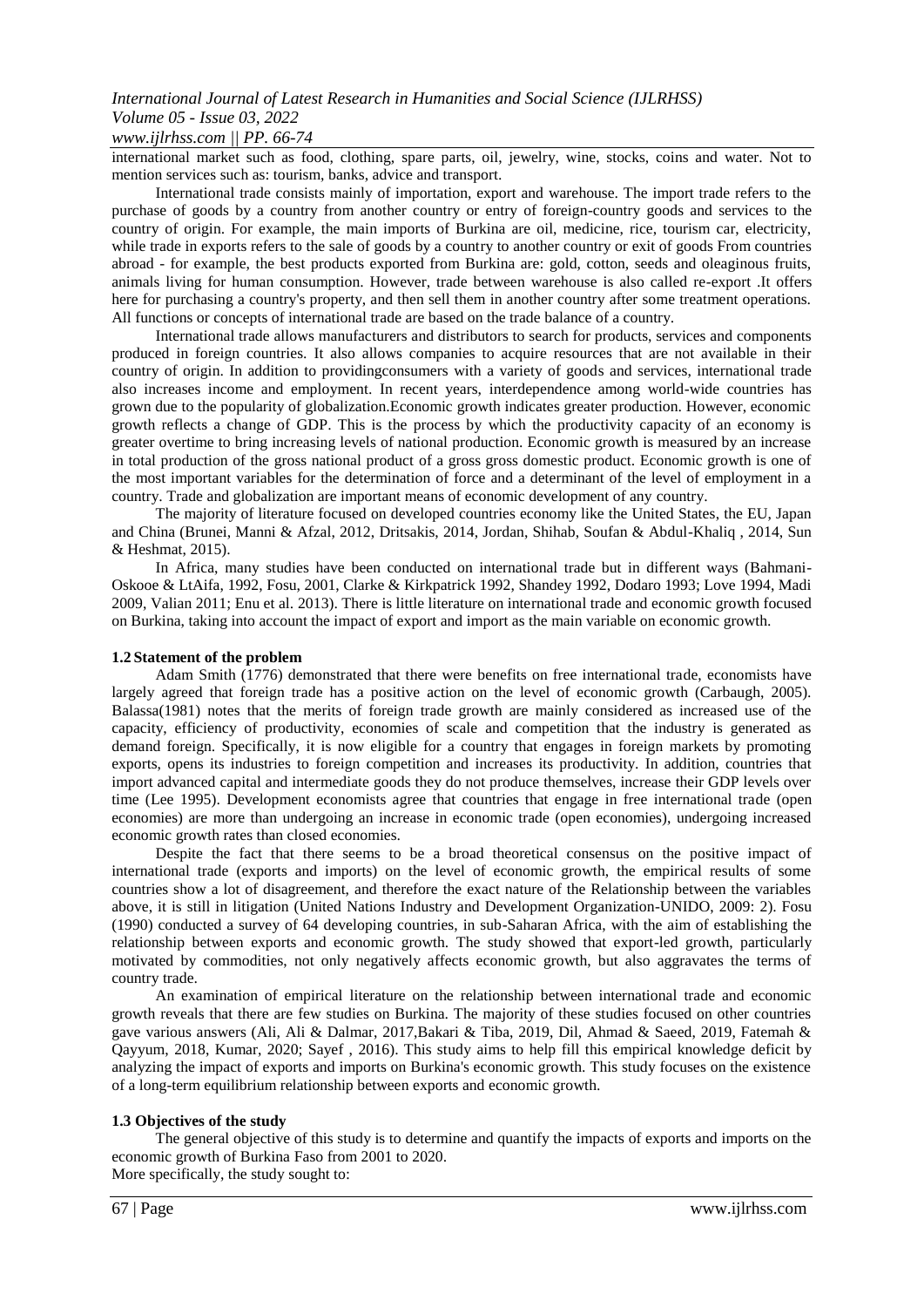*www.ijlrhss.com || PP. 66-74*

- Measure the percentage of economic growth change due to the change in exports.
- Measure the percentage of economic growth change due to import change.
- Identify the long-term relationship between exports, imports and economic growth.
- $\triangleright$  Analyze the mutual relationship between exports, imports, inflation and exchange rate to determine economic growth.

#### **1.4 Research question**

This study seeks to provide answers to the following questions:

- Have exports and imports contributed to increasing the level of economic growth in Burkina Faso?
- To what extent did exports, imports and other factors contributed to economic growth?

• What economic policies can be put in place by the government to improve the quality of Burkina exports and / or imports needed for economic growth?

• What correlation exists between exports, imports, inflation and exchange rate to determine economic growth in Burkina?

#### **1.5 Scope and study limitations**

The study was made on the impact of exports on economic growth in Burkina. To do so we used a series of annual data from the chronological series for the period from 2001 to 2020. The choice of the period was made following the availability of data. The study used as variables: exports, imports, exchange rates, inflation rates and gross domestic product as a proxy for production. The study anticipated the lack of contemporary articles, magazines and other literature documents to facilitate the exam. The reliability and consistency of the data can be compromised because the data classification and calculation process may vary depending on the institution and purpose for which it was intended.

#### **1.6 Significant of the study**

One of the main concerns raised by most of the intellectuals of the country is that the country focuses on an export of raw materials or goods in a gross or primary state that does not allow the country to participate at the high level of external trade by proposing Finished products. This study seeks to investigate the export sector contributed to economic growth in Burkina. He also seeks to know the impact of the import on the economy of Burkina. Research provides specific export and import products with information on the impact of export expansion on economic growth. It seeks to promote the expansion of exports to economic growth by analyzing the situation of international trade in Burkina Faso. The study draws the attention of policy makers and government policies on the need to strengthen the export sectorand increase the export sector gains that will propel the economy to growth

#### **2. Mercantilism trade theory**

Mercantilism took part as a system in the nineteenth century to justify the birth of the classical theory based on free trade, decreasing returns and the overall balance and those well before the publication of "the wealth of nations" of Adam Smith. In the seventeenth century develops a more elaborate version of the mercantilism ideas, which rejects the simplistic vision of Bullionism (current of economic thought that consisted of raising riches and never get them out of the country). The authors, Sébastien le Prestre de Vauban broaden the definition of the main objective "(...) It is not the large amount of gold and silver that make the great and real riches of a state, since 'There are very large pairs in the world that abound in gold and silver, and which are no more at ease, no happier [...]. The richness of a kingdom is in the abundance of commodities, whose use is so necessary to the skew of the lives of men, that they did not do to do without; Among the first writers Mercantile, we found Thomas Mun and Edward Miselden in 1620, while James Stewart's political economy (1767) was traditionally considered the latest great trade ". The majority of commercial writers were businessmen and government officials. Most of their writings are more focused on the economic impact of trade, maritime transport, rights and industrial protection. Mercantilism certainly is not a current of homogeneous thought, or even a unified economic theory. This idea was used to describe an economic policy regime identified by the direct intervention of the State aimed at protecting national enterprises and producers in accordance with the 7th century Colberism in France. According to Adam Smith, which is the main creator of themercantile system, the core of the Mercantile system or the "commercial system" is the popular stupidity of money laundering resources.

Some mercantilists conceive the economic system as a zero-sum game, where the gain made by an agent translates into the loss of another agent. As Jean Bodin said, "There is no one who earns another loses it." As a result, any economic policy benefiting from a group of individuals, being by nefastic definition to another, the domestic economy has very little effect on the increase in general social well-being. And since domestic trade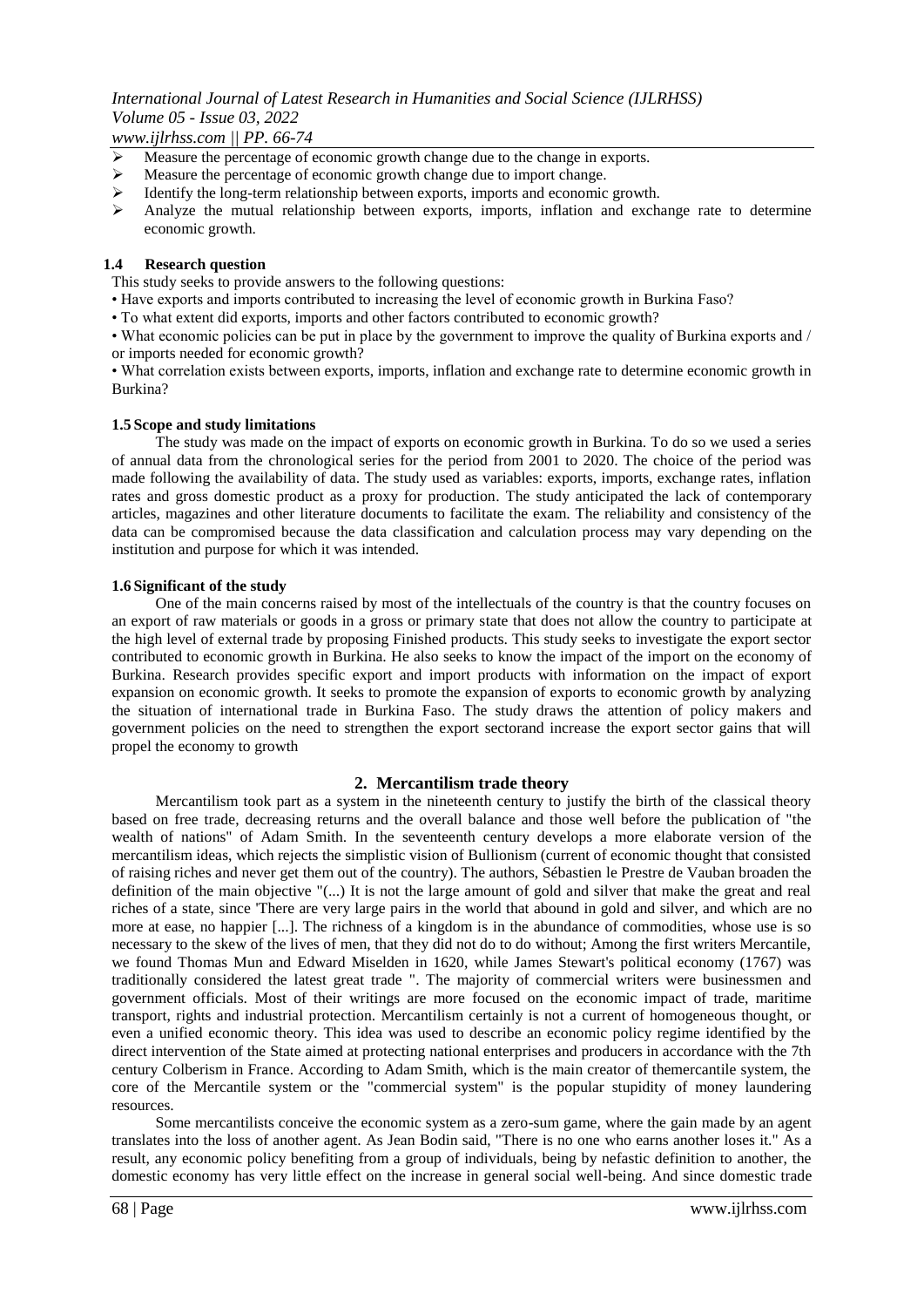### *www.ijlrhss.com || PP. 66-74*

does not increase or little national wealth, so it is justified and desirable to give priority to foreign trade to fill this lack.

At the beginning of the eighteenth century, the thesis of the mutual advantage is more generally accepted: it ensures that each country that takes part in international trade can claim to find advantage and profit. But it seems that mercantilist writings are generally produced to justify a posterior political choices, rather than evaluating the impact a priori with a view to determining the best option to be implemented.The goal of an excess trade balance is still sought after but it can be profitable to import goods, and then resells them on another market by making significant profits. For Antonio Serra (1613), the surplus of the trade balance is only an "indicator" of the wealth of a country and not a finality. Other authors like Mun and Montchrestien shares the same point of view as it.

This new vision hencewith rejects the export of raw materials. Because these, transformed into the country into more elaborate final goods, can be an important source of wealth. The new generation of mercantilists supports the total ban on the export of raw rawmaterials to the contrary promote the development of domestic manufacturing industries. The consequences for domestic politics from mercantilist precepts are far from unified and remain fragmented. While Adam Smith and especially his subsequent interpreters, like Nassau Senior describe mercantilism as calling very strict controls of the economy, the recommendations of mercantilist thinkers are actually more diverse, if not sometimes divergent:

Some supported the creation of monopolies and other letters patent. But others criticized the risk of corruption and the inefficiency of such systems. Many mercantilists also recognized that the implementation of quotas and price caps was a source of black markets. On the other hand, most mercantilist theorists recommend a low level of compensation for workers and farmers, which are supposed to be able to live in income close to the living level, in order to maximize production. Income, additional free time or a better education of these populations could only create laziness and undermine the economy. Mercantilism is basically the product of its time. He also has his limies. But as Hany remarked, "it's far from a mass of nonsense". Therefore, the bargaining system of its own economic policy is low, and has no universal requirements. As a dogma, he could not provide appropriate recommendations at the time. In addition, seeking to increase the overall productivity of the country, they have seen wealth and work as the ultimate goal of human survival. Dr. Smith pointed out correctly: "They are mercantist instead of Smiths, which is the spiritual expedition of seniors in the modern economy. Elders are generally neglected. They have developed a macro-economic problem related to mercantilism that have decreased due to many reasons. The impact of Smith's doctrinehas begun to replace the energy strategy. The development of banks, reducing the importance of ingots and parts. In addition, the development of the market economy has shown that real domain names, factories and machines, it is a more important object than wealth, that gold and silver. Economic growth arrives during the industrial revolution thus creating competition in society. The wealth of a country, develops through the use of natural resources and through the progress of technology.

#### **3. Research design**

The study adopted the positivist philosophy that is based on pure facts and explains objective research (Levin 1988). A positivist look allows the researcher to remain neutral and independent during the study. This implies that philosophy prevents human interference throughout the study process (Croty, 1998). In addition, the results and analysis of research are observable and quantifiable. Philosophy uses a quantitative research approach, thus allowing objectivity through the use of quantitative instruments as well as different statistical procedures in the data analysis.

The quantitative approach mainly uses digital and statistical tools to test the theories and generalizations resulting from the answers to research questions. Compared with qualitative research, the results of the quantitative approach are reliable, valid, objectives, accurate and generalizable (Hammersley, 2008, Saunders, Lewis and Thornhill, 2012). More specifically, using the explanatory concept, the researcher identifies the cause-and-effect relationship and subsequently affects an explanation to the relationship. The explanatory approach is generally used to assess the impacts of specific changes on existing processes. The design offers the best approach to researchbecause it offers a better overview of research and attracts a better conclusion.

#### **3.1 Data sources**

The study was made on the basis of the chronological data from 2001 to 2019. The information relating to GDP, exports, imports, exchange rate and inflation have been obtained from the Global Indicators for the Development of the Bank worldwide. The annual data of gold and cotton were obtained from the National Institute of Statistics and Demography of Burkina Faso (NISD). Obtaining data used to study our chronological series has been possible thanks to the fact that the data on the variables above are normally collected each year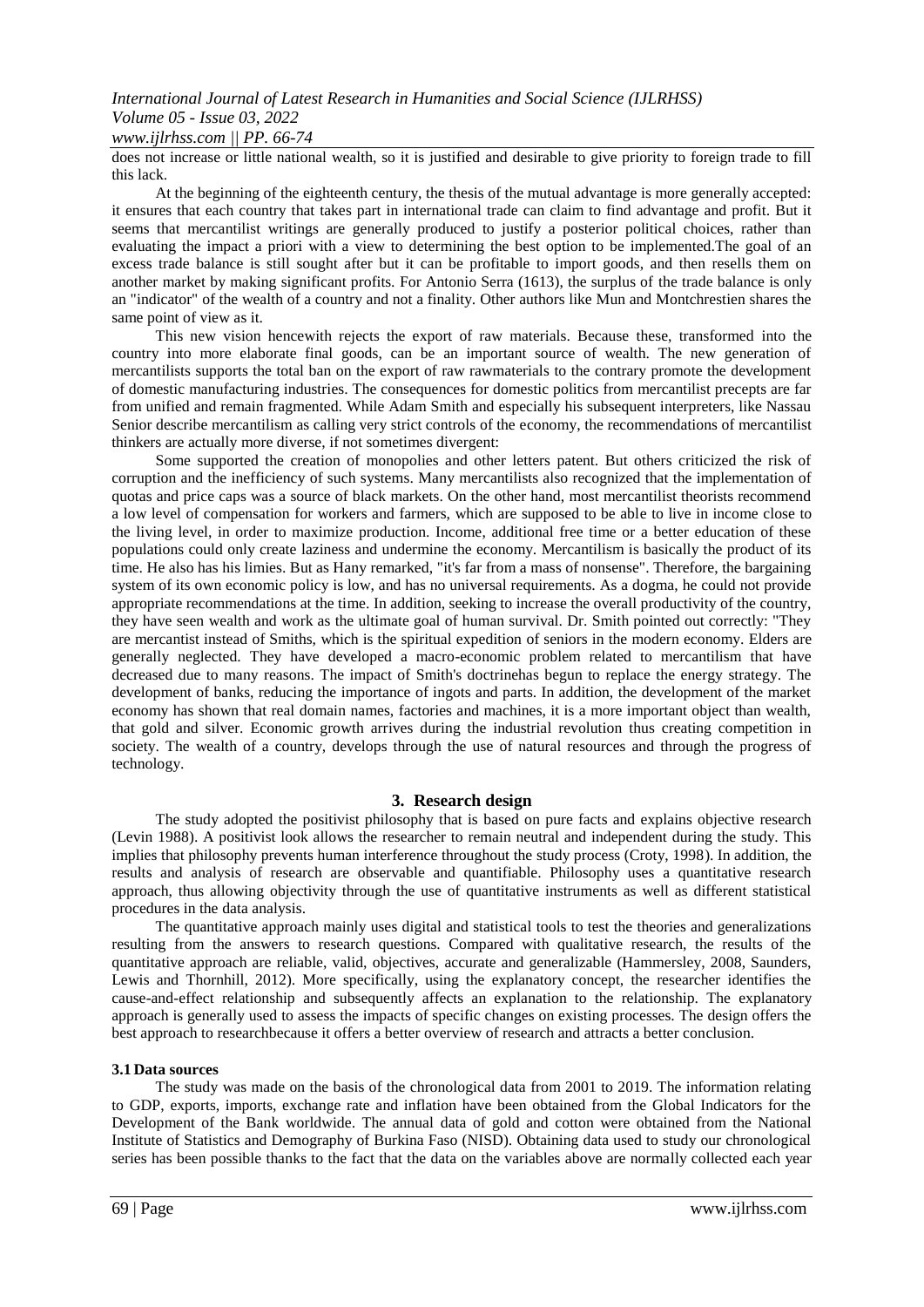#### *www.ijlrhss.com || PP. 66-74*

in Burkina Faso. Given that the World Bank data as well as those in the NISD are free and available to the public, it would be much easier to have access to it that a prior authorization is not necessary.

#### **3.2Estimation procedure**

The study used the Engle and Granger residual-based test of cointegration to estimate the equations in order to analyze the long run relationship between economic growth and international trade. The Augmented Dickey-Fuller (ADF) test was used to check the level of integration of the variables to avoid wrong results.

#### **3.3 Unit root test**

In estimating parameters of a time-series model, it is appropriate that all data must be tested in order to determine the integration of each variable specified in the model. Testing for stationarity before estimating is considered necessary as most time-series variables are non-stationary and estimationswith these might produce wrong regression results. Testing stationarity helps the researcher to determine the order of integrating the variables to choose an appropriate estimator. For the implementation of the parking test the study used the increased dickey-fulker (ADF). The ADF Test Developed by Dickey and Fuller (1979) is an improved version of the Dickey Fuller test for more complicated and larger time series. ADF tests are an accumulation on DF tests to correct the auto-correlation taking into account delays. The Log length for the ADF Test was carried out using the Akaike Information Criterion (AIC). The ADF equation used is specified below:  $\Delta Y_t = \alpha + \delta t + \rho Y_{t-1} + \sum_{t=1}^{p} \beta$  $_{t=1}^{\rho} \beta$ i ΔY<sub>t−t</sub> +μ<sub>1t</sub>

Where  $Y_t$  is the series at time t,  $\Delta$  represents the difference operator,  $\mu_t$  is the random disturbance term,  $ρ$ ,  $δ$ ,  $β$  and  $ρ$  are parameters to be estimated. The μ1t variable was used as stationary random covariance error terms for the ADF test. The null hypothesis has tested the unit root (non-stationary) of the variable considered an alternative without unit root (stationary). If the ADF test statistics is lower than the critical value then the null hypothesis is rejected in conclusive as well as the series is stationary. If, on the contrary, the ADF test statistic is greater than the critical value, then the null hypothesis will not be rejected concluding that the series is non-stationary. The rejection of the null hypothesis for the study test was inspired by the critical values of Mackinnon (1991) and the probability values.

|                  | Export    | Import    | Cotton    | Gold           | GDP         | Ex.<br>Rate | In. Rate |
|------------------|-----------|-----------|-----------|----------------|-------------|-------------|----------|
|                  |           |           |           |                |             |             |          |
| Min              | 123.4     | 404.4     | 110319.9  | 1182.8         | 3.19        | 0.0013      | 0.2      |
| Max              | 2507.1    | 2450.7    | 281392.8  | 205080<br>0    | 17.37       | 0.0022      | 10.7     |
| Mean             | 890.625   | 1335.68   | 185092.01 | 559436.<br>955 | 10.327<br>3 | 0.0018      | 1.96     |
| Median           | 880.75    | 1149.25   | 185954.1  | 580548.<br>2   | 10.97       | 0.0019      | 1.63     |
| Std.             | 730.405   | 736.918   | 48472.553 | 582824.        | 4.3510      | 0.0003      | 1.6044   |
| deviation        | 9         | 2         | 2         | 003            |             |             |          |
| <b>Skewness</b>  | 0.5816    | 0.2267    | 0.2901    | 0.8546         | $-0.1542$   | $-0.7508$   | 1.1338   |
| Kurtosis         | $-0.7079$ | $-1.5691$ | $-0.9041$ | 0.4182         | -1.1535     | $-0.0748$   | 1.5451   |
| Jarques-B<br>era | 1.5452    | 2.2231    | 0.9629    | 2.5802         | 1.1880      | 1.8836      | 6.2718   |
| Prob.            | 0.2309    | 0.1645    | 0.3089    | 0.1376         | 0.2761      | 0.1950      | 0.0217   |
| Obs.             | 20        | 20        | 20        | 20             | 20          | 20          | 20       |

**Table 1:**Descriptive analysis of economic growth and internatioal trade variables.

**Source:** Author's compilation from Eviews(2022)

In our table we can see that economic growth (GDP) has a means of 10.327%, it means that, on average, the annual growth rate of the economy is 10.327. Its standard deviation is 4.351, which means that the observations on the economic growth rate deviates from 4,351 from the mean. The maximum growth rate of the economy for the study period is 17.37 and the minimum growth rate of the economy is 3.19 in one year. The rate of economic growth (GDP) is almost skewed (-0,154) which implies that most of the observation is greater than the average value and the value of Kurtosis of the economic growth rate (-1,153) is less than the normal distribution involving a Platykurtic who has a circular peak. The Jarque-Bera normality test indicates that the economic growth rate is normally distributed because the value p (0.276) is significant at a level of meaning of 1%.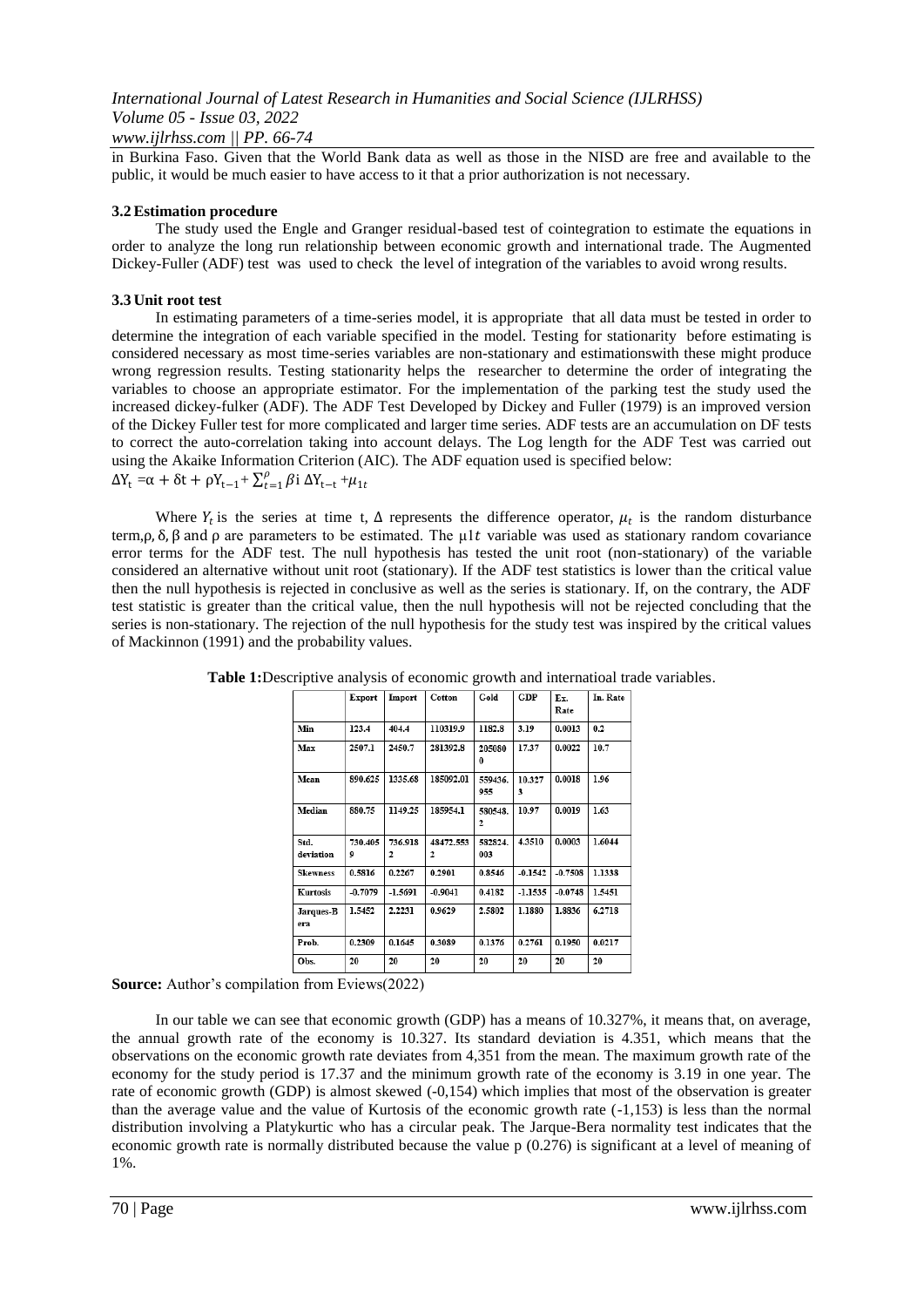#### *www.ijlrhss.com || PP. 66-74*

Exports had the average value of 890,625 which means that on average in exports of goods and services of the country are 890.625 million CFA franc and to the extent that value exports deviate from the average of 730.45. Goods exports and services are slightly asymmetrical (0.582) which indicate that most observations are below average. The Kurtose value when it is -0.708 is lower than the normal distribution of 0.292 indication of Platykurtic which means that export data is flatter compared to what a normal distribution would look like. The Jarque-Bera test for normality indicates that exports of goods and services are normally distributed because the value p  $(0.231)$  is significant to five percent  $(5%)$  level of importance. With the high standard deviation value and the variable's skewness, the natural log is applied to exports of goods and services.

Imports had the mean value of 1335.68 which implies that on average imports of goods and services of the country are 1335.68 million CFA franc and the measure by which value imports deviate from the average is 736.92 franc.

The imports of goods and services are pretty skewed (0.227) which indicate that most observations are below the average. The value of kurtosis is -1.569 which is less than the normal distribution which is called a Platykurtic involving the fact that Import data have a flat peak. The Jarque-Bera test for normality indicates that imports of goods and services are normally distributed because the value  $p(0,164)$  is significant to five percent (5%) level of importance. With the high standard deviation value and the variable skewness, the natural log is applied to imports of goods and services.

The mean value of gold is 559436.95 Which means that on average, the value of gold produced is 559436.95 million CFA franc and to extent that the imports value deviate from the average by 582824. The value of gold is a little symmetrical (0.855) which indicates that most observations are below average and the value of kurtosis is 0.418 which corresponds to a mesokurtic where the data of the value of the Gold is a little pointy than a perfect normal distribution. The Jarque-Bera test for normality indicates that the value of the gold is normally distributed because the value  $p(0,13)$  is significant to five percent (5%) of meaning. With the high deviation value and the skewness of the variable, the natural log is applied to imports of goods and services.

Cotton had the mean value of 185954 which implies that on average imports of goods and services of the country are 185954 million CFA franc and the measure by which valueimports deviate from the average is 48472 franc.

The cotton are pretty skewed (0.290) which indicate that most observations are below the average. The value of kurtose is -0.905 which is less than the normal distribution which is called a Platykurtic involving the fact that Import data have a flat peak. The Jarque-Bera test for normality indicates that imports of goods and services are normally distributed because the value p (0,309) is significant to five percent (5%) level of importance. With the high standard deviation value and the variable skewness, the natural log is applied to import of goods and services.

On average, the exchange rate (ex\_rate) of the economy is 0.00183 with a standard deviation of 0.00018, which means that the observations deviate from 1,353 of the average. The asymmetry of the exchange rate is positively asymmetric (1.325) which implies that most of the observation is lower than the average value and the Kurtose value of -0.071 is less than the normal distribution involving a Platykurtic which means that the Exchange rate Tariff data is more flattered in relation to what normal distribution would look like. The Jarque-Bera test for normality indicates that the exchange rate is not normally distributed because the value p (0,194) is significant at a level of meaning of (5%).

On average, the inflation rate (IN\_RATE) of the economy is 1.65. It had a standard deviation of 1.604 which means that the observations deviate from 1,604 of the average. The lightness of the inflation rate is positively asymmetrical (1.134) which implies that most of the observation is lower than the average value and the Kurtose value of 1.544 is greater than the normal distribution of platykurtic which is higher.and has Sharper Centry Peak. The Jarque-Bera test for normality indicates that the inflation rate is not normally distributed because the p value (0.021) is significant at a level of meaning of (5%).

#### **3.1 ADF test**

The stationary test is also called unit root test. A sequence is not stationary when there is a unit root in a chronological series. We usually make the difference for the chronological series to remove the root from the unit, so that the chronological series is stationary. First, the root test of the unit is performed on the chronological series of the model to check if it is stable. We used the ADF inspection system in our report by taking the normal logarithm to eliminate theeffect of changing variables on units and paterns. The result of the unit root test for each variable of the chronological series is not stable. But after the second-order difference conversion, all variables have passed the ADF test, which indicates that the differences of all variables are stable and can be analyzed later.

As we can also remark in Table 4 that the ADF value corresponding to ΔLNGDP is -4.637and the negative value is less than the critical value of -2.716 at the confidence level of 1%, resulting in the rejection of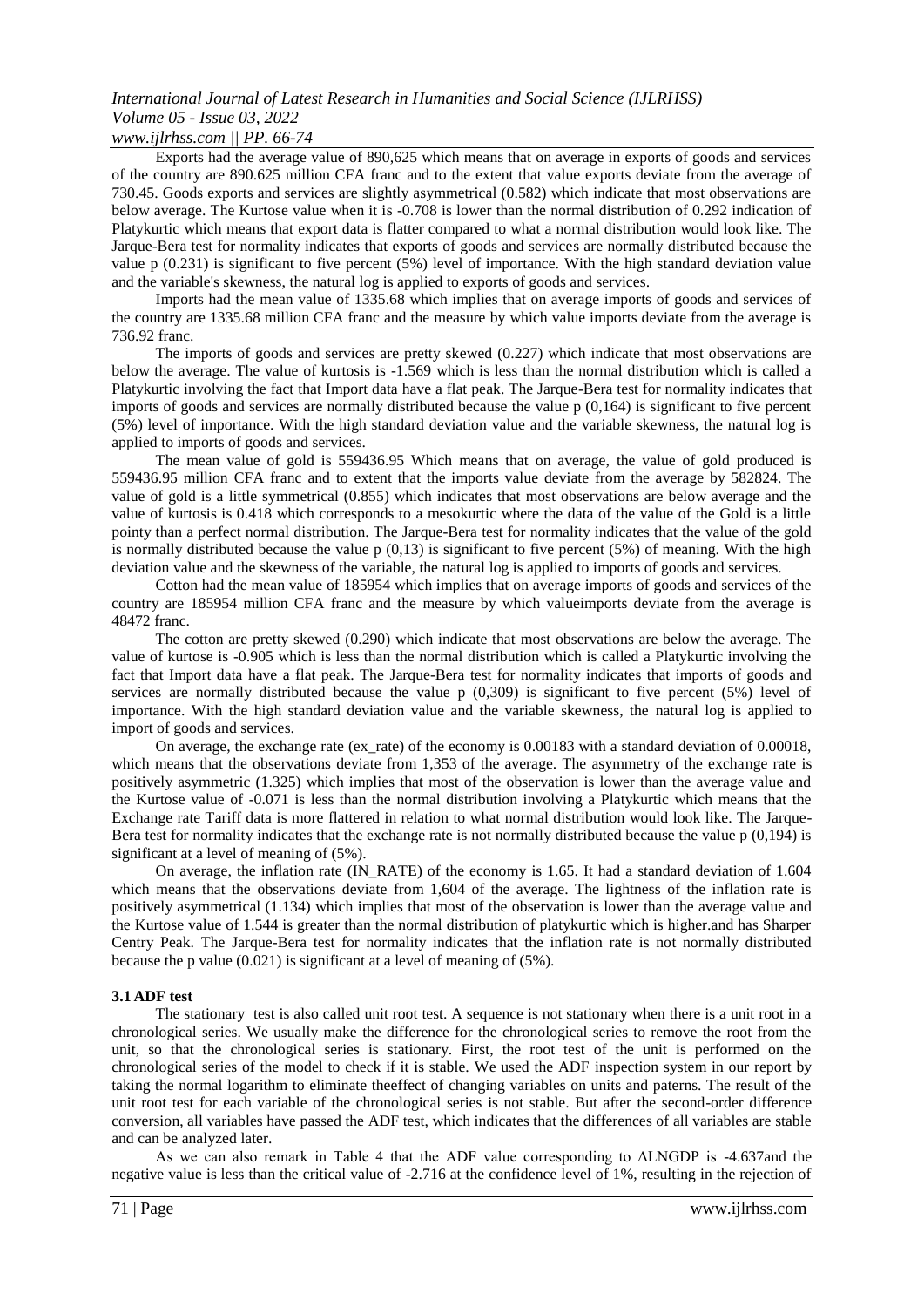*www.ijlrhss.com || PP. 66-74*

the null hypothesis at the 1% confidence level, which means that the unit root is rejected and ΔLNGDP is a stationary series.

| 1 UUIV 201 IL/I<br>toot result for second unferencing |                          |                         |                         |                          |            |
|-------------------------------------------------------|--------------------------|-------------------------|-------------------------|--------------------------|------------|
| Variable                                              | ADF<br><b>Statistics</b> | 1%<br>Critical<br>value | 5%<br>Critical<br>Value | 10%<br>Critical<br>Value | Conclusion |
| ΔLngdp                                                | $-4.637$                 | $-2.716$                | $-1.964$                | $-1.606$                 | Stable     |
| <b>ALncotton</b>                                      | $-5.105$                 | $-2.717$                | $-1.964$                | $-1.606$                 | Stable     |
| ALninf rate                                           | $-5.864$                 | $-2.740$                | $-1.968$                | $-1.604$                 | Stable     |
| <b>ALnimport</b>                                      | $-3.799$                 | $-2.741$                | $-1.968$                | $-1.604$                 | Stable     |
| <b>ALnGold</b>                                        | $-7.383$                 | $-2.708$                | $-1.963$                | $-1.606$                 | Stable     |
| $\Delta$ Ex rate                                      | $-5.170$                 | $-2.728$                | $-1.966$                | $-1.605$                 | Stable     |
| ∆LnExport<br>$\sim$ $\sim$                            | $-6.313$<br>(0.000)      | $-2.708$                | $-1.963$                | $-1.606$                 | Stable     |
|                                                       |                          |                         |                         |                          |            |

**Table 2:**ADF test result for second differencing

**Sources:** Author's compilation from Eviews(2022)

#### **3.5 Co-integration results by OLS**

By performing the co-integration test, we can also reveal if there is a long-term equilibrium relationship between these economic variables. In the foregoing, we adjusted all non-stationary variable data to the first order single integer time series.

The co-integration test is divided into two stages: firstly perform the regression of OLS on the independent variables of LNGDP and save regression residual; and then, perform the unit root test on the residual series of the chronological series.

This document selects the E-G test in the cointegration test to explore if there is a long-term equilibrium relationship between the banking sector and economic growth. Then we use e-view software for the E-G test to determine the equilibrium relationship between international trade and economic growth (GDP). We can remark that the relationship between GDP and the import is positive. An export change of 1% would increase GDP of 0.224 and is important and 1%. This argument is compliant with Nguyen (2016), who mentions that exports to the private sector with the labor force, investment and domestic credit are also important in the short and longterm economic development of Pakistan. At 1% of importance, a change of gold unit will increase GDP by 0.080 which means that there is a direct relationship between GDP and gold. Indeed, through foreign investment, people can invest in gold and this will increase the country's GDP. This justification is consistent with Thomas (2018), who declare that Gold has a direct relationship with GDP.

The export is significant to 1%, which implies that a change of one unit export will also increase GDP. Which means there is a positive relationship between export and GDP. This is true in the sense that if a country exports more of its goods and services,the higher capital inflow will increase the GDP. This statement is compliant with Fatemah and Qayyum (2018), who said there is a positive relationship between export and GDP in Canada.

Cotton is also significant to 1%, indicating that a modification of the cotton unit will increase GDP of 0.199. Showing that there is a positive relationship between cotton and GDP. Basically, cotton is an international commodity that always has strong demand; Therefore, it goes without saying that any country that produces more cotton will be likely to increase its GDP, as its demand is always high. There is a positive relationship between the exchange rate and GDP, at a significant level of 1%, a change in exchange rate dollar will increase the country's GDP by 429.420. This assertion is consistent with soy (2016), which states that there is a positive relationship between the exchange rate and GDP.

On the other hand, at a level of 1%, a change of inflation rate unit will decrease the GDP of -0,030. This implies that there is a negative relationship between the rate of inflation and GDP. This justification includes with Fischer (1993), which indicated that inflation has a negative relationship with GDP.

The results on the unit root test on the residual sequences obtained are as follows in the table below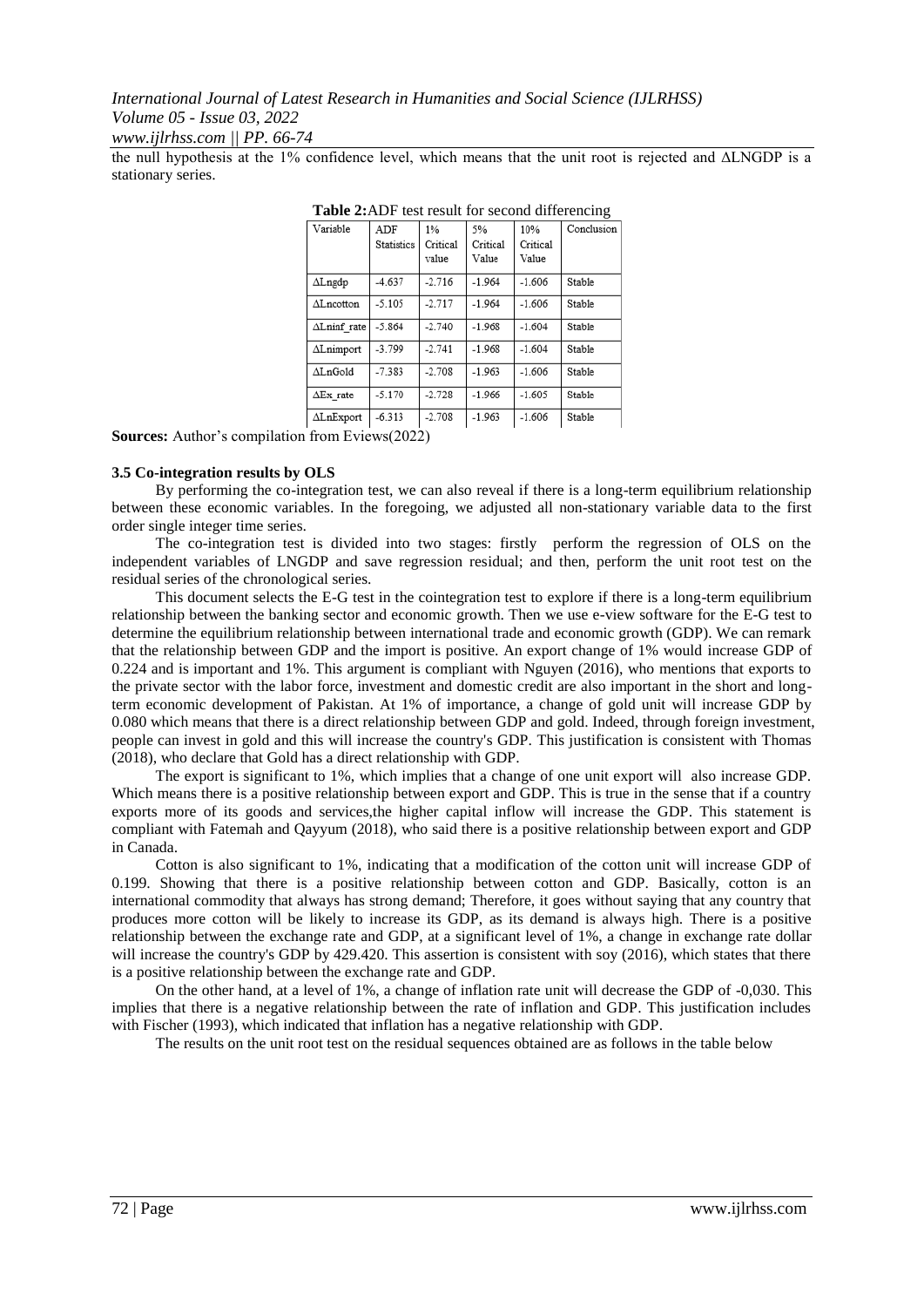*International Journal of Latest Research in Humanities and Social Science (IJLRHSS) Volume 05 - Issue 03, 2022 www.ijlrhss.com || PP. 66-74*

| Table 3 Unit root residual's test |                   |          |          |          |            |  |
|-----------------------------------|-------------------|----------|----------|----------|------------|--|
| Variable                          | ADF               | 1%       | 5%       | 10%      | Conclusion |  |
|                                   | <b>Statistics</b> | Critical | Critical | Critical |            |  |
|                                   |                   | value    | Value    | Value    |            |  |
| e GDP                             | $-4.548$          | $-2.741$ | $-1.968$ | $-1.604$ | Stable     |  |
| e Cotton                          | $-5.239$          | $-2.718$ | $-1.964$ | $-1.606$ | Stable     |  |
| e Inf rate                        | $-5.864$          | $-2.741$ | $-1.968$ | $-1.604$ | Stable     |  |
| e Import                          | $-4.772$          | $-2.741$ | $-1.968$ | $-1.604$ | Stable     |  |
| e Gold                            | $-3.131$          | $-2.708$ | $-1.963$ | $-1.606$ | Stable     |  |
| e Ex rate                         | $-3.992$          | $-2.755$ | $-1.971$ | $-1.604$ | Stable     |  |
| e Export                          | $-4.217$          | $-2.718$ | $-1.964$ | $-1.606$ | Stable     |  |

**Sources:** Author's compilation from Eviews(2022)

#### **Table 4 Granger causality results**

Granger's causality test will be used to analyze the causal relationship between in order to further explore the possible causal relationship between two variable, we use Granger's causality test to analyze the causal relationship between Burkina Faso's economic growth and international trade. For this we ensured that the timed series tested are stationary.

Burkina Faso's international trade in a long-term equilibrium relationship with economic growth responding to the conditions of the barn test as against the results of the cointegration test. Then, to study the relationship between variables such as international trade and economic growth we first construct binary variable autoregressive model and the test results are as follows:

We can note that the causality test between GDP and the import is carried out, the P value is 0.175, which means that at a level of confidence of 10%, the original hypothesis that "import is not the Granger cause" of LNG "can not be rejected; Secondly, the P value in the line is 0.492 and the original hypothesisthat" LNG is not a Granger cause of Import "can not be rejected.

Thus there is no long-term causal relationship between GDP and import. Gold has an impact on GDP in the long-term and the same thing is also true for GDP and gold, which are important to 10% at 1 per cent respectively. This means that people will invest in gold by long-term international investments. This result is compatible with Marabou (2017).

There is a causal combination between export and GDP in the long-term. The null hypothesis is thus rejected at a level of importance of 1%, while GDP has no effect on export. We do not reject the null hypothesis. This argument is compliant with Nyasa (2013). It can be seen on the test results only when the causality test between GDP and cotton is carried out, the p-value is 0.626, which means that at the level of confidence of 10%, the original hypothesis that " Cotton is not Granger cause of LNGDP "is rejected; Second, the P value in the line is 0.993 and the original hypothesis that "LNG is not Granger cause of LnCotton" can not be rejected. Exchange rates have no long-term causality with GDP, but we reject the nullhypothesis that GDP has long-term causality on 5% level. This statement is conformal with Bakari (2017). The inflation rate does not have longterm causality with GDP; However, at 10% GDP has long-term causality with inflation. This assertion complies with Phillips (1998).

| <b>Null hypothesis</b>                       | Lag<br>period           | Chi -sq<br>value | P-value |
|----------------------------------------------|-------------------------|------------------|---------|
| Lngdp does not granger cause of lnimport     | $\overline{\mathbf{4}}$ | 2.167            | 0.175   |
| Lngimport does not granger cause of<br>Ingdp | $\boldsymbol{4}$        | 0.943            | 0.492   |
| Lngdp does not granger cause of Ingold       | $\overline{\mathbf{4}}$ | 2.505            | 0.137   |
| Lngold does not granger cause of lngdp       | $\overline{\mathbf{4}}$ | 0.914            | 0.505   |
| Lngdp does not granger cause of Incotton     | $\overline{\mathbf{4}}$ | 0.056            | 0.993   |
| Lncotton does not granger cause of lngdp     | $\overline{\mathbf{4}}$ | 0.681            | 0.626   |
| Lngdp does not granger cause of lnexport     | $\overline{\mathbf{4}}$ | 2.347            | 0.153   |
| Lnexport does not granger cause of lngdp     | $\boldsymbol{4}$        | 0.527            | 0.721   |
| Lngdp does not granger cause of inf.rate     | $\overline{\mathbf{4}}$ | 2.229            | 0.167   |
| Inf.rate does not granger cause of lngdp     | $\overline{\mathbf{4}}$ | 0.516            | 0.728   |
| Lngdp does not granger cause of ex.rate      | $\overline{\mathbf{4}}$ | 3.044            | 0.095   |
| Ex.rate does not granger cause of lngdp      | $\overline{\mathbf{4}}$ | 0.202            | 0.930   |

|  | Table 4: Granger's causality test |  |  |
|--|-----------------------------------|--|--|
|--|-----------------------------------|--|--|